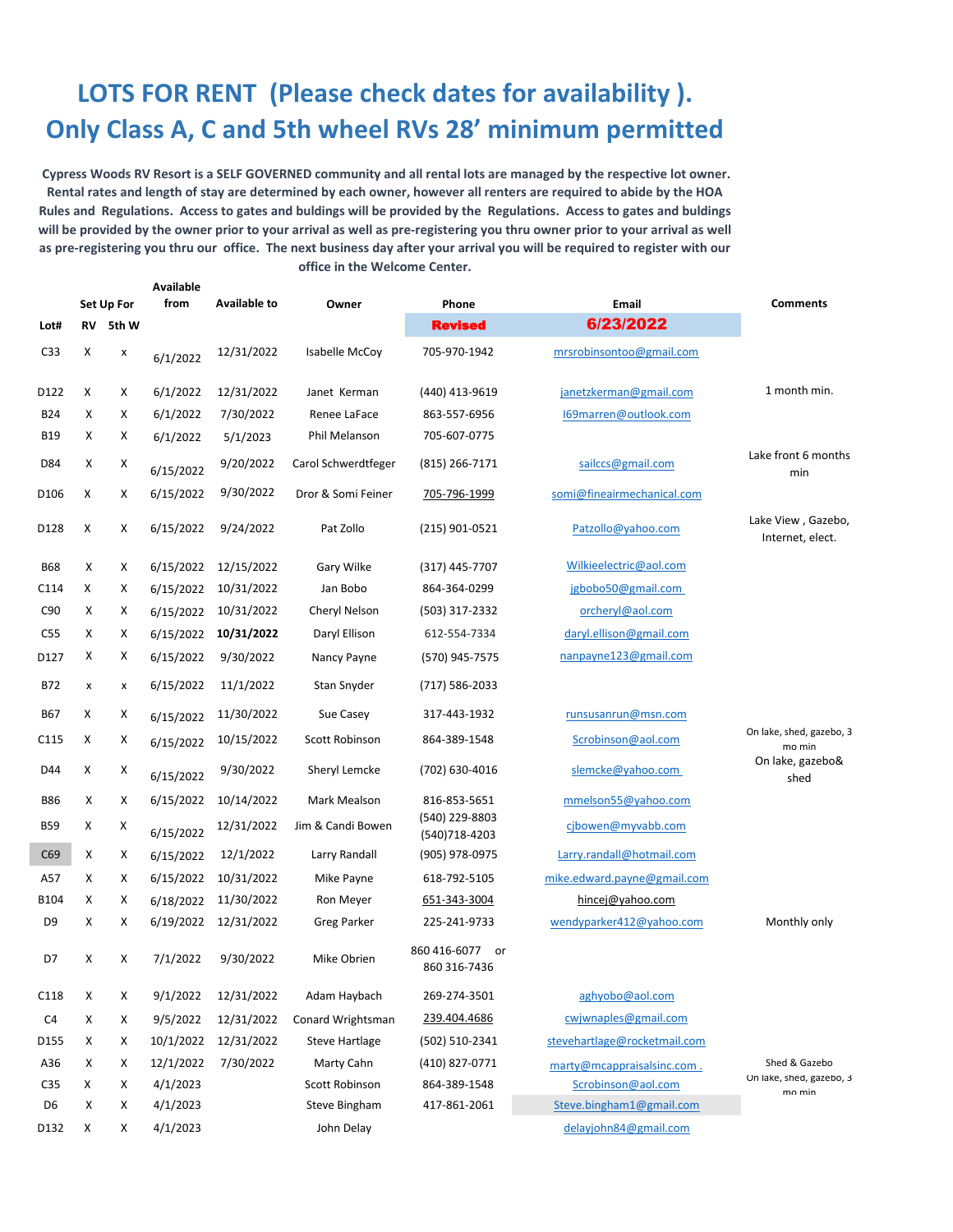| D <sub>10</sub>  | x | x | 5/1/2023 | joe Savistino | (845) 531-1066 |                          |
|------------------|---|---|----------|---------------|----------------|--------------------------|
| D <sub>23</sub>  |   | X | 5/1/2023 | Mark Melson   | 816-853-5651   | mmelson55@yahoo.com      |
| C <sub>105</sub> | x | Χ | 5/1/2023 | Jim Nyhus     | (218) 780-8444 | Monica@accessgeeks.com   |
| A12              |   | X | 5/1/2023 | Jim Waingrow  | 419-345-1873   | jwaingrow@aol.com        |
| A43              | x | Χ | 5/1/2023 | Jim Waingrow  | 419-345-1873   | jwaingrow@aol.com        |
| <b>B85</b>       | v | ⋏ | 5/1/2023 | Steve Bingham | 417-861-2061   | Steve.bingham1@gmail.com |

**If you call on a lot and it is rented please email me and that lot will be permanantly deleted** O**wners rent Their own lots and set price and availability, the Resort has no input. To add or modify information email information to: patzollo@yahoo.com**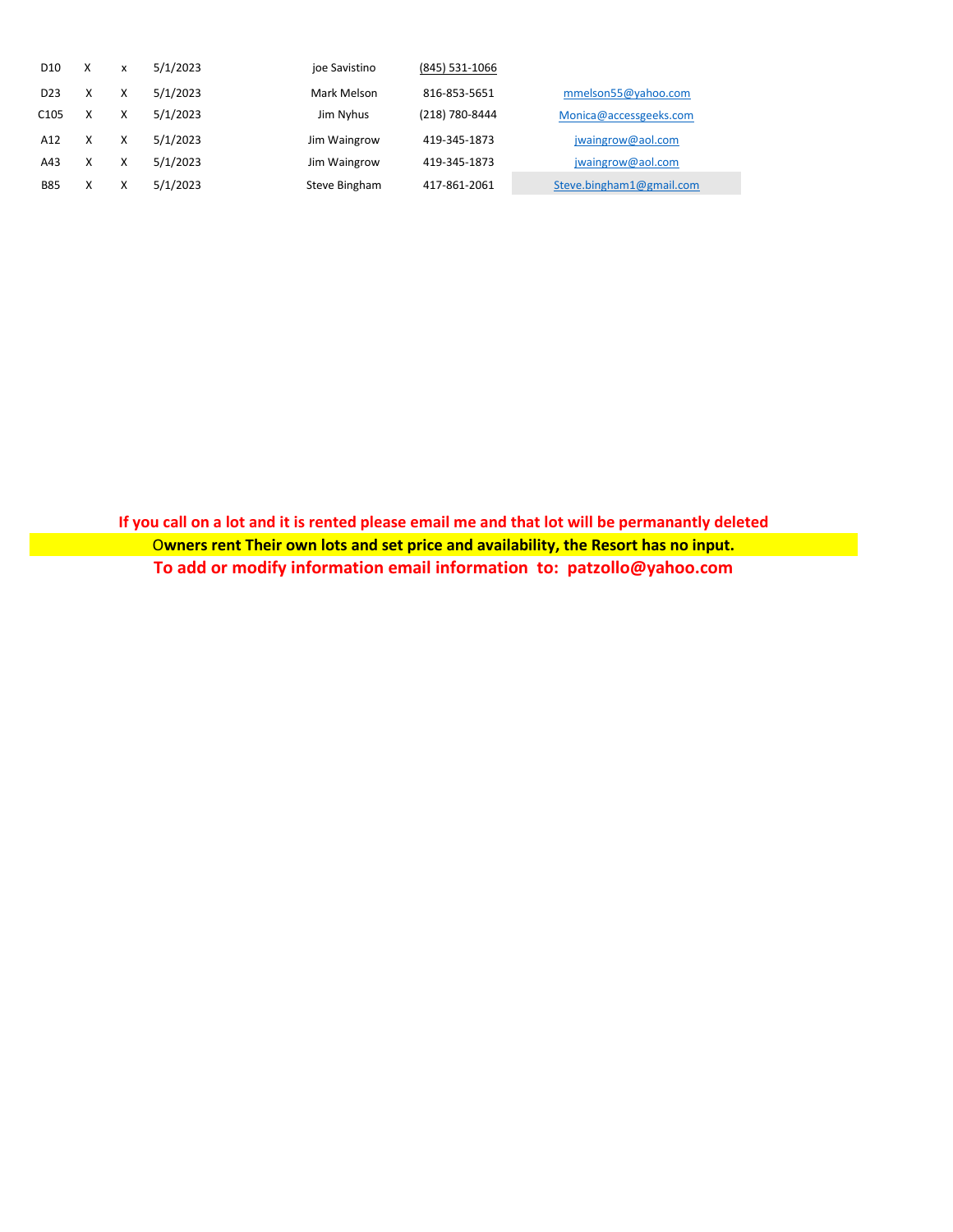**Revised**

#######